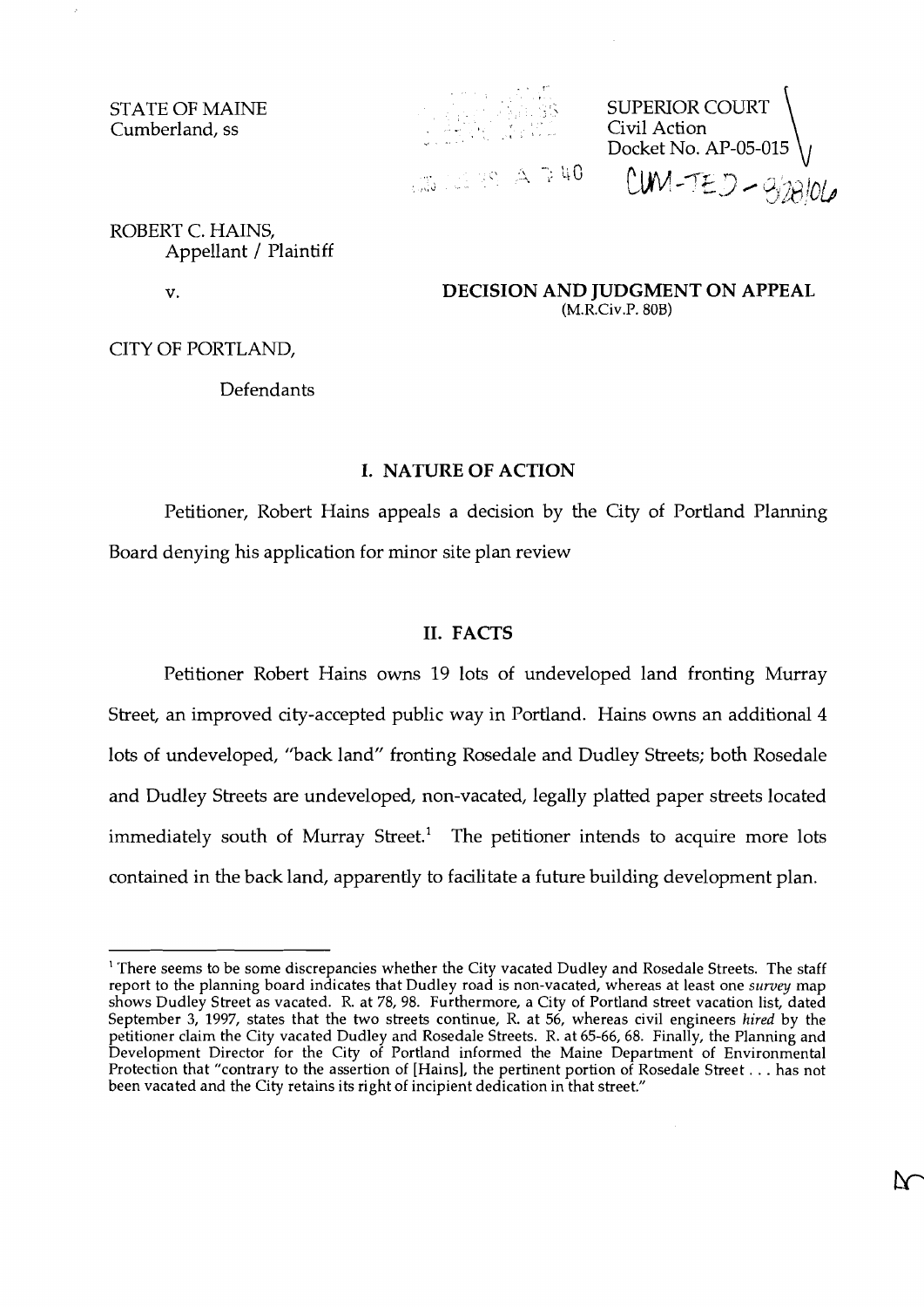On March 26, 2004, the petitioner submitted a minor site plan application to the City of Portland Planning Department for review and approval of a  $24^2$  wide driveway to provide access to his Rosedale and Dudley Street properties via the Murray Street property. $3$  The petitioner submitted the application because the project requires filling within a stream protection zone and general alteration of Fall Brook, a drainage course or swale. Before Hains could file his minor site application, however, the Maine Department of Environmental Protection ("DEP") had to approve filling the wetland to construct the driveway. Following two requests from the DEP about the purpose of the driveway, petitioner finally submitted a plan showing a driveway servicing three housing units. In addition, during the DEP application process, the petitioner represented that although he "has not formally proposed a development program to the City of Portland [,] it is his intent to do so upon receipt of the DEP  $\ldots$  approval." The DEP granted the petitioner's application.

After receiving the DEP permit, the petitioner filed his minor site application, as previously indicated. On April 20,2004, a planner in the City of Portland Planning and Development Department ("the staff") issued the petitioner an incompleteness letter regarding Hains' March 20, 2004 minor site application. In response, Hains submitted a general project narrative and an additional plan sheet encompassing the entire site. The project narrative indicated that, among other things, the only other way the petitioner could access the property would be to construct a street, costing approximately \$250,000.00. The petitioner also declined to provide his development intentions, merely

<sup>&</sup>lt;sup>2</sup> Petitioner's plan started out as a 22' wide driveway, but after working with the City in an attempt to be granted the requisite permit, the Petitioner increased the size.

<sup>&</sup>lt;sup>3</sup> In English, this means that the petitioner wants to build a "driveway" from Murray Street to his property, which would cross Rosedale Street. See my nifty highlighted sketch.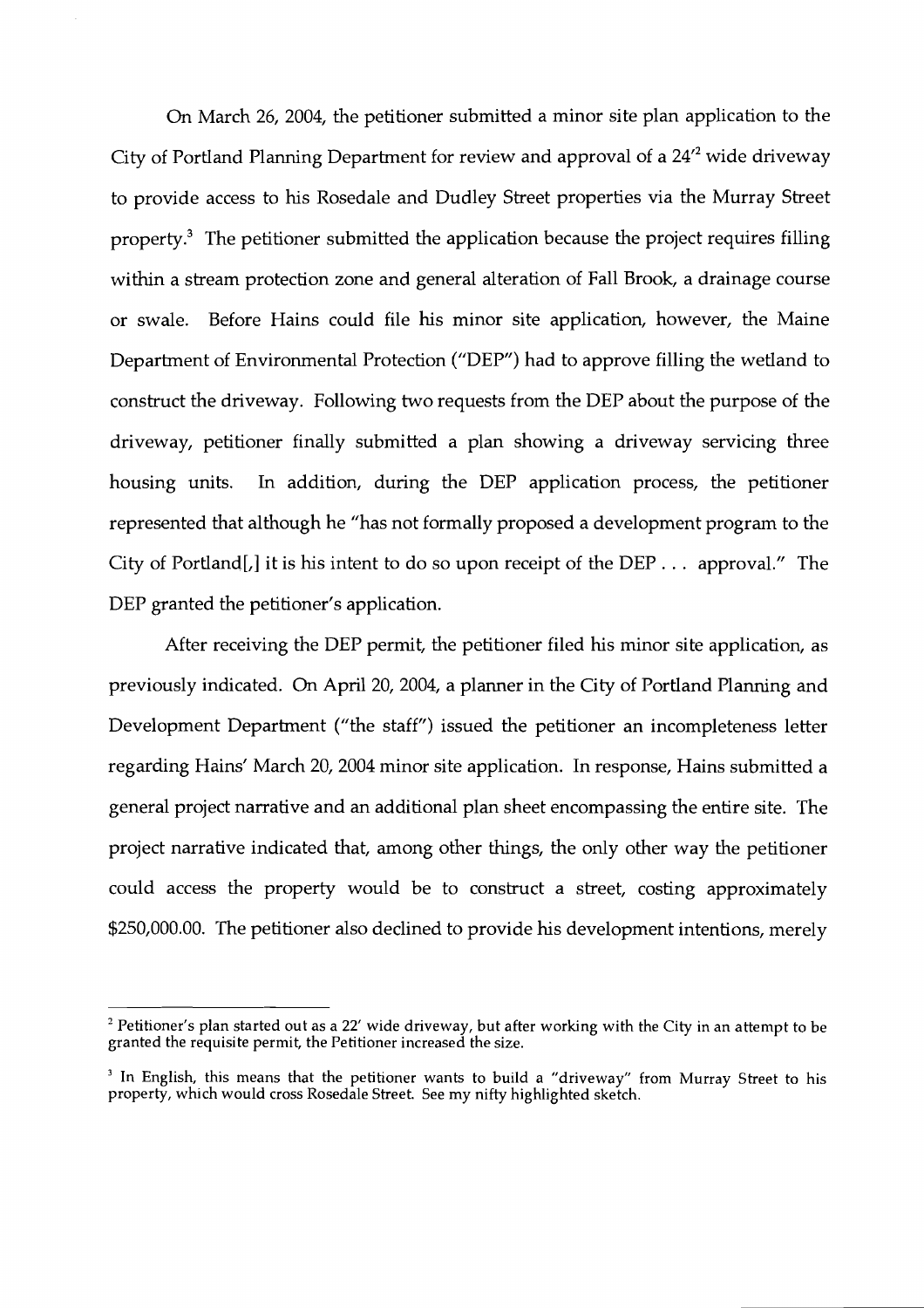stating that if further development were to occur, he would return to the Planning Department.

Although the additional materials Hains submitted did not complete his application, the information provided the staff with enough information to evaluate his application. On July 1, 2004, the staff denied the petitioner's minor site application based on inconsistency with the Site Plan ordinance and the City's Technical Design Guidelines. According to the Technical Standards, a driveway serving one or two family residences is limited to a maximum width of 20 feet. A driveway serving multiunit project has a minimum width of 20 feet if one-way or 24 feet if allowing two-way traffic. Furthermore, the staff found that Hains could access his property over unbuilt paper streets; that the adequacy of the driveway design could not be determined because the driveway is intended to serve an unspecified residential development; and that the application is inconsistent with standards for development adjacent to wetlands because it does not propose a one hundred foot buffer strip between the access drive and nearby Fall Brook.

The petitioner appealed the staff's decision to the Planning Board. The Planning Board held its public hearing on Hains' application.<sup>4</sup> After reviewing the record de novo, the Planning Board voted 2-4 to deny the application. The Planning Board sent the petitioner a letter indicating that it denied the application because it found the project "noncompliant with sections III(2) and XI(3)(C)(a) of the City's Technical and Design Standards and the site plan standards of City Code § 14-526. The petitioner filed his timely appeal to the Superior Court.

<sup>&</sup>lt;sup>4</sup> Between the Staff's denial and the Planning Board's hearing, Hains revised his site plan to comply with the Planning Board Report provided to the petitioner and the Planning Board in advance of the hearing. Staff submitted the Planning Board Report on October 22,2004; Hains provided the Staff with his revised site plan on January 18,2005. Hains complains about the extra time and expense the additional work cost him, but this is not the proper criteria for a decision by the Board or the court.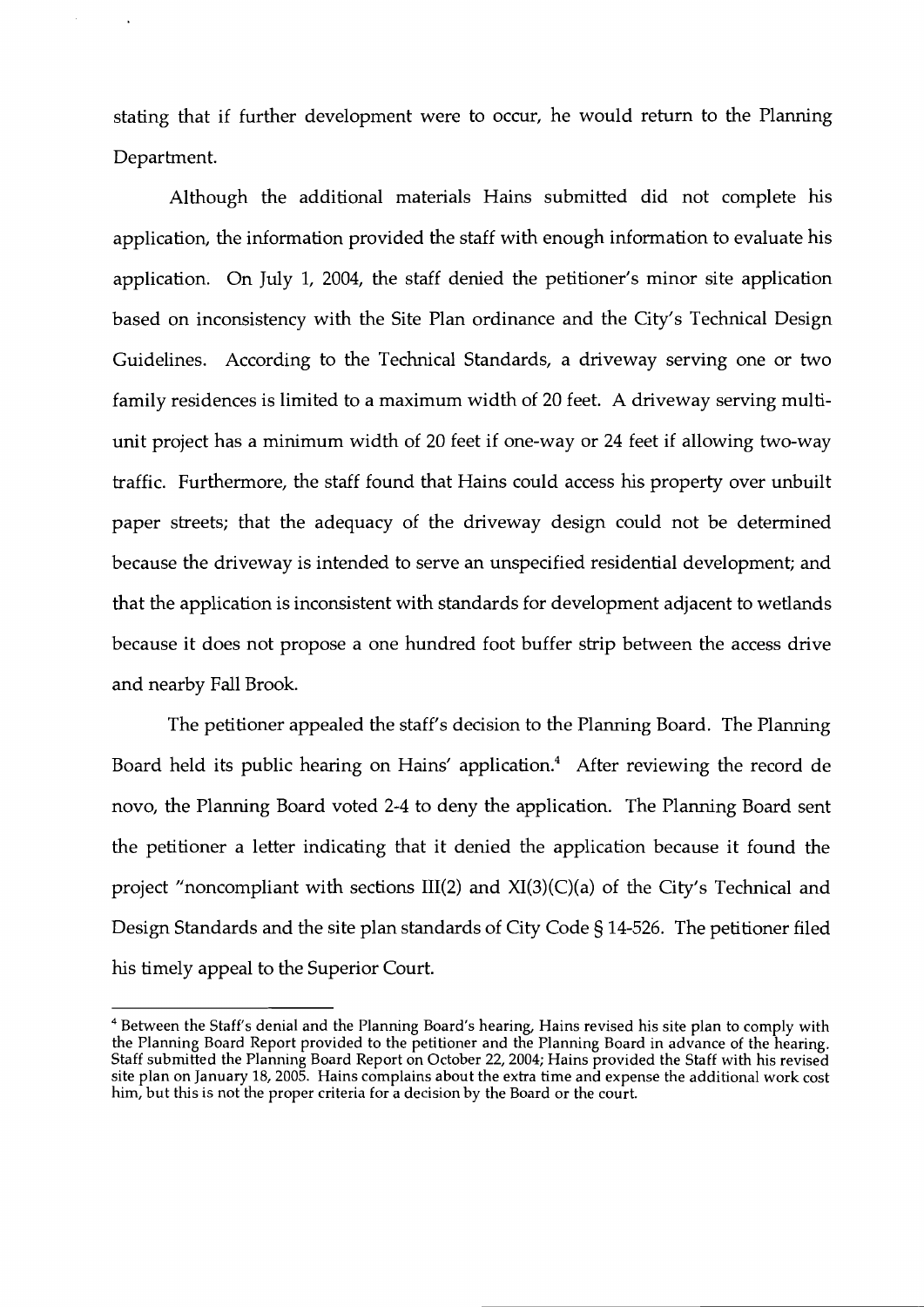## **111. DISCUSSION**

#### *A. Standard of Review*

When a Planning Board "acts as the tribunal of original jurisdiction as both fact finder and decision maker, [the court] review[s] its decision directly for errors of law, abuse of discretion, or findings not supported by substantial evidence in the record." Brackett v. Town of Rangeley, 2003 ME 109, ¶ 15, 831 A.2d 422, 427. In reviewing the Planning Board's decision, this court "is not free to make findings of fact independently of those found by the municipal zoning authority. It may not substitute its judgment for that of the municipal body." Mack v. Municipal Officers of Cape Elizabeth, 463 A.2d 717, 719-20 (Me. 1983). See also Gensheimer v. Town of Phippsburg, 2005 ME 22,  $\P$  17, 868 A.2d 161, 166. Finally, in a Rule 808 action, the burden of persuasion rests with the party seeking to overturn the local decision. Mack, 463 A.2d at 720.

# B. *Technical Standards*

Technical Standard III(2) contains subsections (A), which deals with multi-family (3 or more units) driveway design and subsection (B) which addresses single and twofamily driveway design. Technical Standard III(2)(A)(b) requires a minimum driveway width for a two-way driveway to be 24' wide. When the petitioner increased the size of the driveway in response to the Planning Board's Report, he did so to comply with  $III(2)(A)(b)$  R. at 262. Hains applied, however, for a driveway to service no more than two units and maintains that the driveway will service no more than two homes. If this is true, then Hains' 24' wide driveway violates Standard  $III(2)(B)(a)$  because that subsection limits the driveway width to 20'. It is wholly unclear upon which subsection of the Standard the Planning Board relied. The deliberations do not resolve this problem, either. As a result, the court cannot rely on the Planning Board's conclusion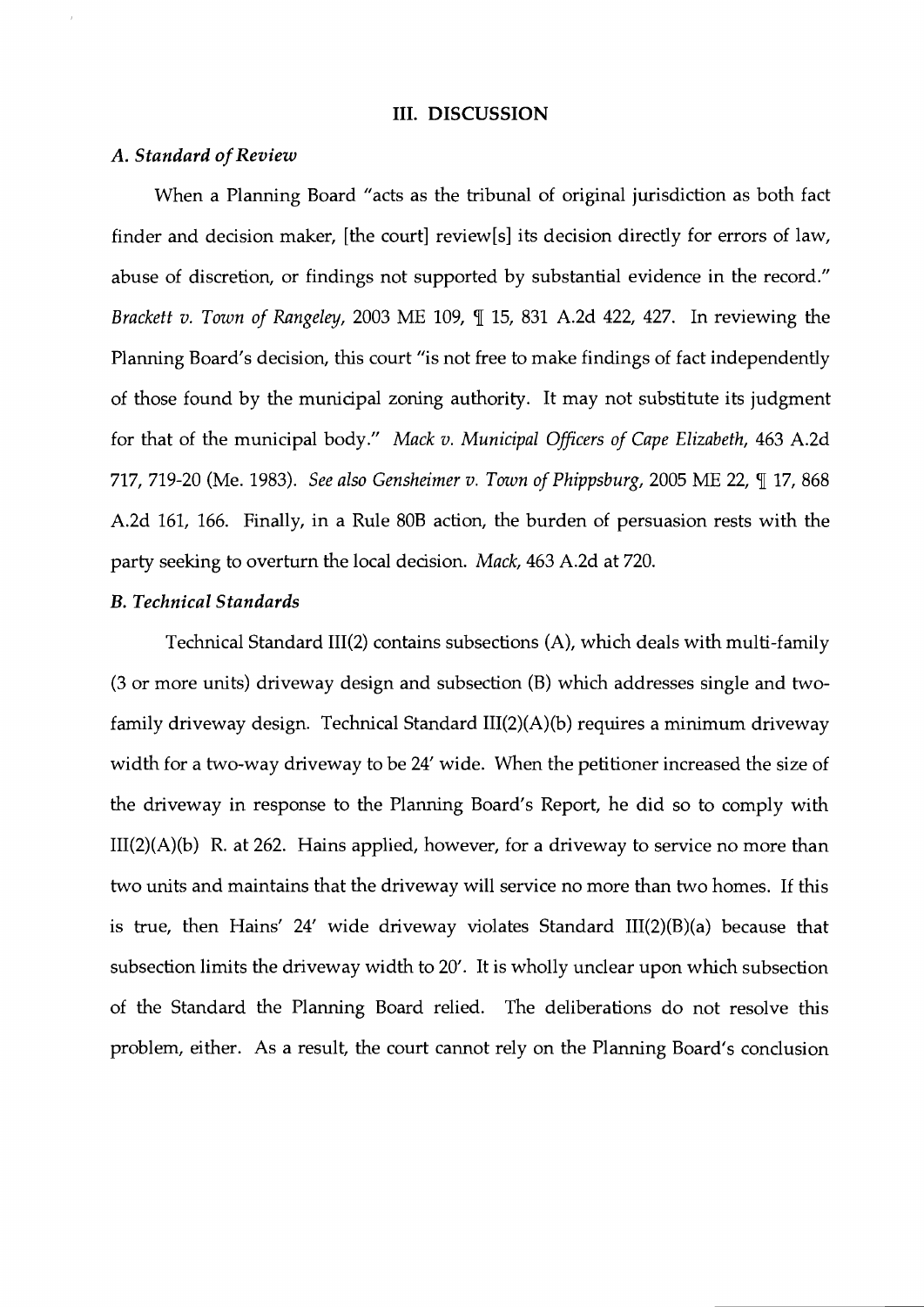that the application violated Technical Standard III(2) because it is unclear how the Planning Board classified the driveway.

Technical Standard XI applies to "all projects which may impact wetlands [that] are classified as a river, stream or brook . . ." (emphasis added). There is no question that the petitioner's driveway, whether it services a single- or multi-unit project impacts a classified brook, Fall Brook. As such, Technical Standard XI(3)(C)(A) provides:

For developments located adjacent to perennial streams, a minimum one hundred (100) foot buffer strip on either side of the stream should be maintained. For intermittent streams, the buffer strip may be reduced to twenty-five (25) feet.

The buffer proposed by the petitioner fills to within 25' of Fall Brook, indicating an intermittent stream. Nonetheless, substantial evidence in the record supports the Planning Board's determination that Fall Brook constitutes a perennial stream. The record indicates that the Army Corp of Engineers classifies Fall Brook as a perennial stream as does the United States Geological Survey. R. at 105, 187. Additionally, the DEP lists the stream as perennial. R. at 187, 442.

The petitioner, however, argues that the three agencies incorrectly classify Fall Brook as perennial because *his* engineers classify it as intermittent. This argument is unpersuasive. Hains hired *his* engineers to support *his* application, and as a result, cannot be relied upon as a final authority on the matter. The court does not necessarily value a private corporation's assessment over three independent agency determinations. That is an assessment for the Board unless their decision is deemed clearly erroneous. Furthermore, the petitioner argues that the DEP approved filing within the 100-foot buffer, demonstrating that the DEP does not consider the stream perennial. Hains' argument ignores that the City of Portland developed the 100-foot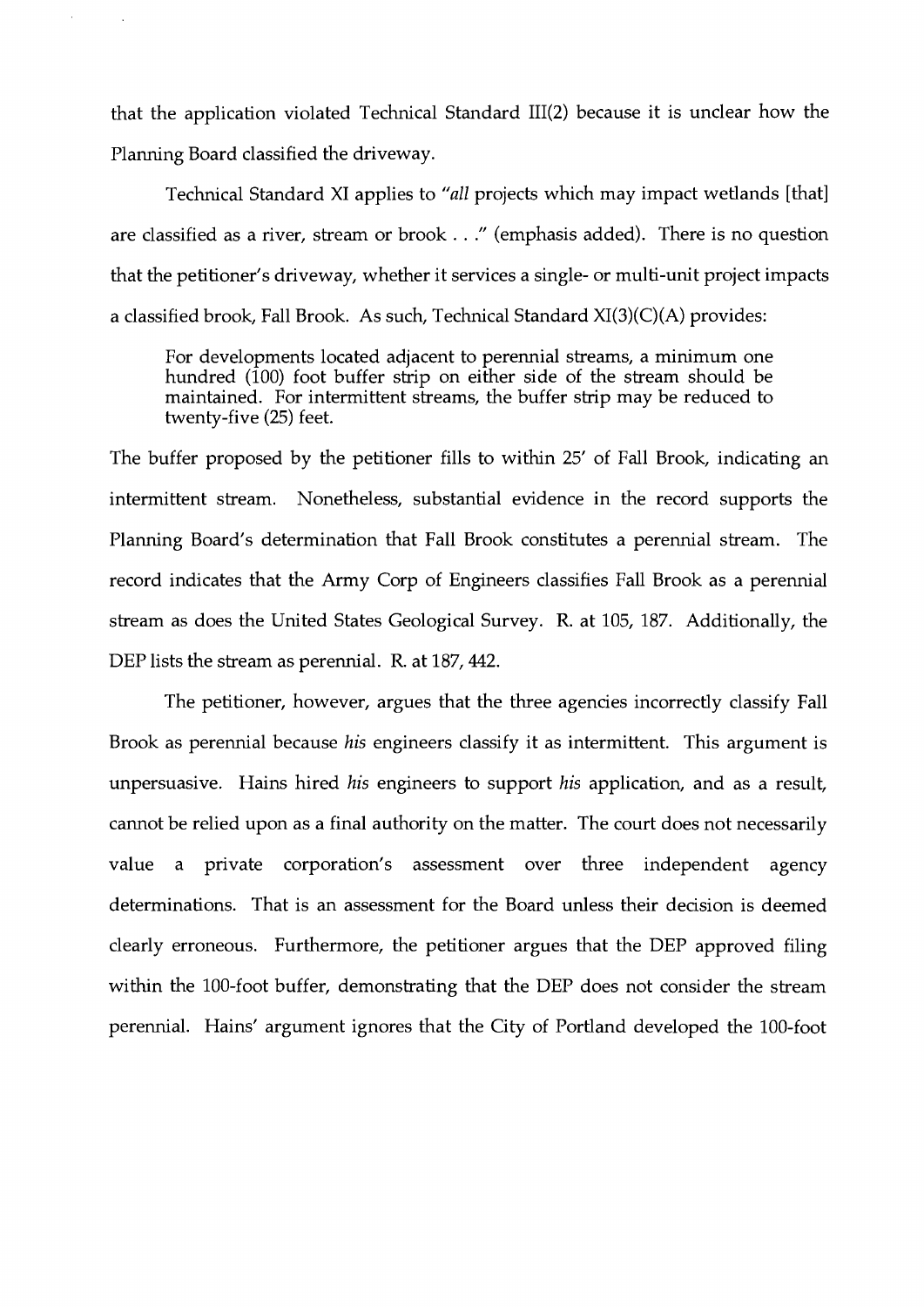buffer standard and in cases where State and Local rule conflict "the more stringent rules will apply." R. at 352.

Finally, the petitioner argues that the language of Technical Standard  $XI(3)(C)(a)$ clearly demonstrates that the Planning Board has discretion in applying this section. Although it does appear that the language allows the Planning Board discretion, the court reviews this issue for errors of law. It was within the Planning Board's legal authority to require a 100-foot buffer.

Because substantial evidence supports the Planning Board's decision the petitioner's application violates Technical Standard XI(3)(C)(a), the court need not address whether the record supports the Planning Board's final reason for denying the petitioner's application.

## **IV. DECISION AND JUDGMENT**

The clerk shall make the following entry on the docket as the Decision and Judgment of the court:

A. The Decision of the City of Portland Planning Board is affirmed.

B. Judgment is entered for the respondent City of Portland.

SO ORDERED.

Dated: August  $2\hat{2}$ , 2006

Thomas E. Detahanty II

Justice, Superior Court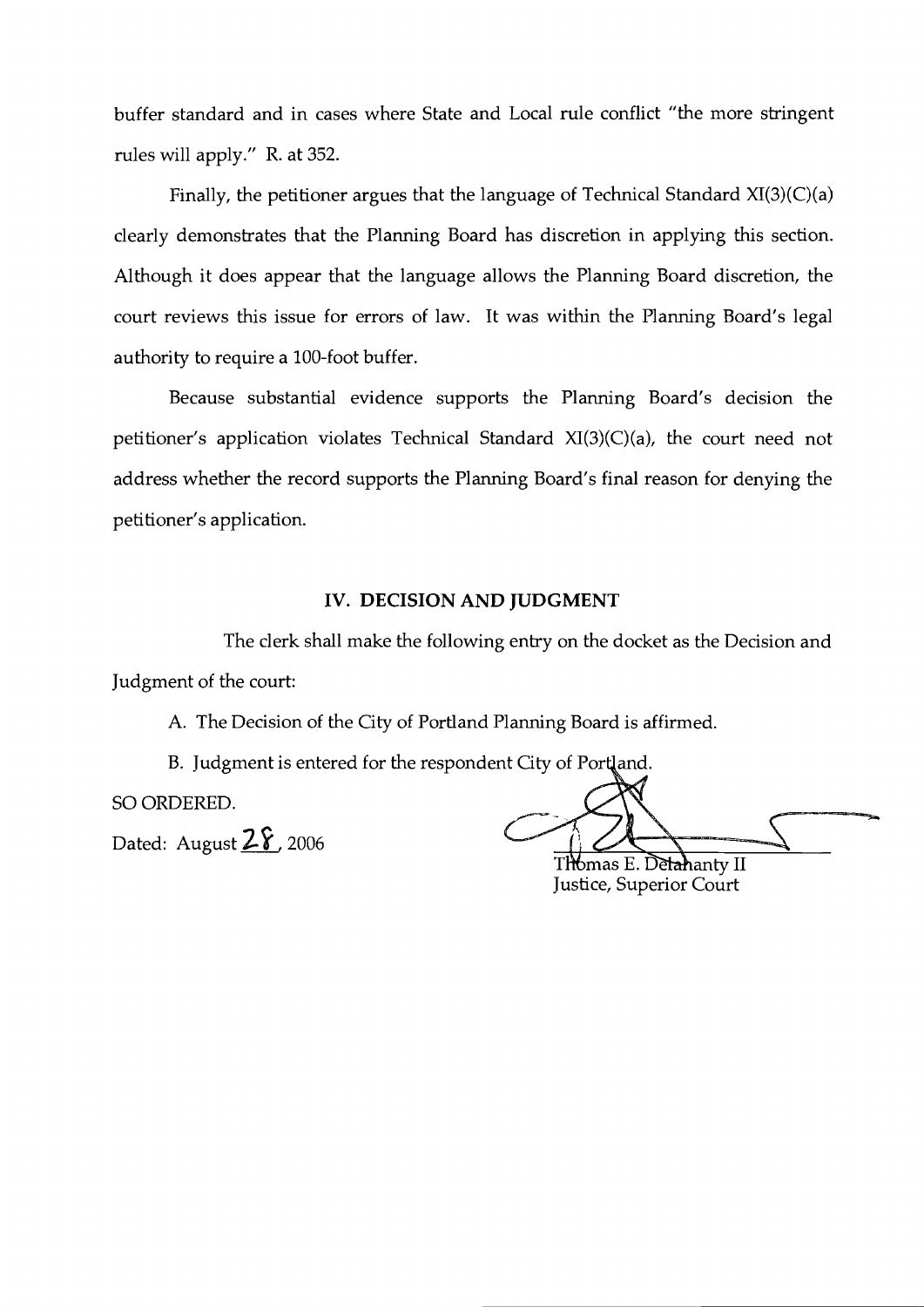|                                                                           | County                                                                                                   | Date Filed 03/24/05 CUMBERLAND Docket No. AP-05-15                                                                                                                                                                                                                                                                                                                                                                                                                                                           |
|---------------------------------------------------------------------------|----------------------------------------------------------------------------------------------------------|--------------------------------------------------------------------------------------------------------------------------------------------------------------------------------------------------------------------------------------------------------------------------------------------------------------------------------------------------------------------------------------------------------------------------------------------------------------------------------------------------------------|
| Action 80B APPEAL                                                         |                                                                                                          |                                                                                                                                                                                                                                                                                                                                                                                                                                                                                                              |
| ROBERT C. HAINS                                                           |                                                                                                          | THE CITY OF PORTLAND                                                                                                                                                                                                                                                                                                                                                                                                                                                                                         |
|                                                                           |                                                                                                          |                                                                                                                                                                                                                                                                                                                                                                                                                                                                                                              |
|                                                                           | $\sigma_{\rm{max}}=1$                                                                                    | VS.                                                                                                                                                                                                                                                                                                                                                                                                                                                                                                          |
| RONALD WARD, ESQ.<br>245 COMMERCIAL STREET<br>PO BOX 9781<br>$772 - 1941$ | Plaintiff's Attorney BRIAN WILLINGS, ESQ.<br>AMANDA A. MEADER, ESQ. Withdrawn<br>PORTLAND, ME 04104-5081 | Defendant's Attorney<br>PENNY LITTELL, ESQ.<br>389 CONGRESS STREET<br>PORTLAND, MAINE 04101<br>874-8480                                                                                                                                                                                                                                                                                                                                                                                                      |
| Date of<br>Entry                                                          |                                                                                                          |                                                                                                                                                                                                                                                                                                                                                                                                                                                                                                              |
| 2005<br>March 24                                                          | Received on $03/24/05$ :                                                                                 | Complaint for Review of Governmental Action to Superior Court filed.                                                                                                                                                                                                                                                                                                                                                                                                                                         |
| Mar. 25                                                                   | On $3 - 25 - 05$ .<br>Briefing schedule mailed. Plaintiff's brief due 5-3-05.                            |                                                                                                                                                                                                                                                                                                                                                                                                                                                                                                              |
| March 31                                                                  | Received $3-31-05$ .<br>Defendant City of Portland to Penny Littell, Esq.                                | Acceptance of Service filed showing return of service on 3-29-05 upon                                                                                                                                                                                                                                                                                                                                                                                                                                        |
| April 6                                                                   | Received $4-6-05$ .<br>Defendant City of Portland to Penny Littell, Esq. filed.                          | Copy of Acceptance of Service filed showing return of service on 3-29-05 upor                                                                                                                                                                                                                                                                                                                                                                                                                                |
| April 8,                                                                  | Received 4-8-04<br>Pursuant to Rule 80B. (LH)                                                            | Defendant's Answer to Plaintiff's Complaint for Review of Govermental Action                                                                                                                                                                                                                                                                                                                                                                                                                                 |
| Apr. 28                                                                   | Received 04-28-05:<br>filed.                                                                             | Consented-to Motion for Enlargement of Time to File 80B Brief And Record                                                                                                                                                                                                                                                                                                                                                                                                                                     |
| May $3$                                                                   | On $05-03-05$ :<br>and Record: (Delahanty, J.).<br>Rule $79(a)$ .<br>Littell, Esq.                       | As to Consented-to Motion for Enlargement of Time to File 80B Brief<br>The Court, Having reviewed the Plaintiff's Consented-To Motion for<br>Enlargement if Time to file the 80B Brief and Reocrd, hereby grants<br>the motion. The deadline for Plaintiff to file the Rule 80B Brief<br>and Record is enlarged until May 19, 2005. At the direction of the<br>Court, this Order shall be incorporated into the docket by reference.<br>On 05-03-05 Copies mailed to Ronald Ward, Amanda A. Meader and Penny |

 $\boldsymbol{z}$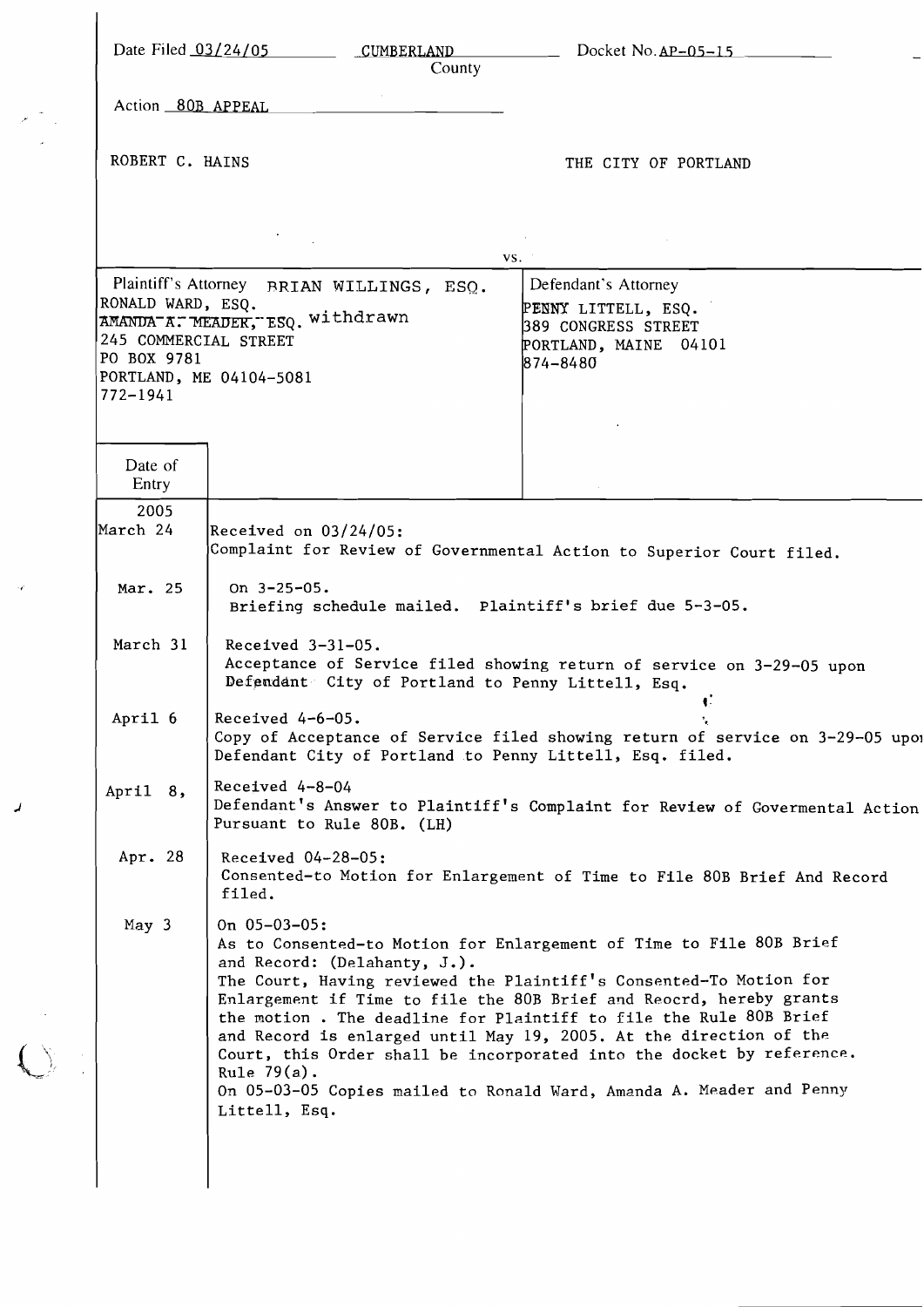ROIBERT C. HAINS vs. CITY OF PORTLAND

| Date of<br>Entry          | Docket No. $AP-05-15$                                                                                                                                                                                                                                                                                                                                                         |  |  |
|---------------------------|-------------------------------------------------------------------------------------------------------------------------------------------------------------------------------------------------------------------------------------------------------------------------------------------------------------------------------------------------------------------------------|--|--|
| 2005<br>May $17$          | Received 05-17-05:<br>Plaintiff, Robert C. Hains Second consented to Motion for Enlargement<br>of Time to File Rule 80B Brief and Record filed.                                                                                                                                                                                                                               |  |  |
| May $20$                  | On $05-19-05$ :<br>As to Plaintiff's Second Consented-To Motion for Enlargement of Time<br>to File 80B Brief and Record; (Delahanty, J.)<br>The Court hereby grants the motion. The deadline for Plaintiff to file<br>the Rule 80B Brief and Record is enlarged until June 13, 2005.<br>On 05-20-05 Copies mailed to Penny Littell, Ronald Ward and Amanda A.<br>Meader, Esq. |  |  |
| June 13<br>1111           | Received $6-13-05$ .<br>Plaintiff's Rule 80B Brief filed.<br>Rule 80B Record filed.                                                                                                                                                                                                                                                                                           |  |  |
| July 11                   | Received $07-11-05$ :<br>Defendant, City of Portland Rule 80B Reply Brief filed.                                                                                                                                                                                                                                                                                              |  |  |
| July 25                   | Received 07-25-05.<br>Plaintiff's 80B Reply Brief filed.                                                                                                                                                                                                                                                                                                                      |  |  |
| 2006<br>Jan. 25<br>98. BE | Received $1-25-06$ .<br>Notice of Withdrawal of Amanda Meader Esq obo Plaintiff filed.<br>On $1 - 25 - 06$ .<br>Notified Amanda Meader Esq that she cannot be removed from docket<br>without appearance of Brian Willing, Esq.                                                                                                                                                |  |  |
| Jan. 27  <br>n<br>Ħ.      | Received $01-25-06$ :<br>Consented-To Motion to Continue Rule 80B Hearing filed.<br>Entry of Appearance of Brian Willing, Esq. as counsel<br>for Plaintiff, Robert C. Hains filed.<br>V.                                                                                                                                                                                      |  |  |
| Jan. 30                   | On $01 - 30 - 06$ :<br>Order filed. (Delahanty, J.).<br>Upon consideration of Plaintiffs' Motion to Continue Rule<br>80B Hearing, such motion is hereby GRANTED. This matter shall<br>be continued and rescheduled for Justice Delahanty's next<br>civil motion list.<br>On 01-30-06 copies mailed to Brian Willings, Ronald Ward and<br>Penny Littell, Esqs.                 |  |  |
| June 28                   | On $06 - 28 - 06$ :<br>Hearing Held on 80B appeal.<br>Court takes matter under advisement.<br>Justice Thomas Delahanty presiding.<br>No record Made.                                                                                                                                                                                                                          |  |  |
| Aug. $30$                 | Received $08-29-06$ :<br>Decision and Judgment on Appeal: (Delahanty, J.).<br>The clerk shall make the following entry on the docket as<br>the Decision and Judgment of the court: A. The Decision<br>of the City of Portland Planning Board is affirmed. B.<br>Judgment is entered for the respondent City of Portland.<br>SO ORDERED.                                       |  |  |
|                           |                                                                                                                                                                                                                                                                                                                                                                               |  |  |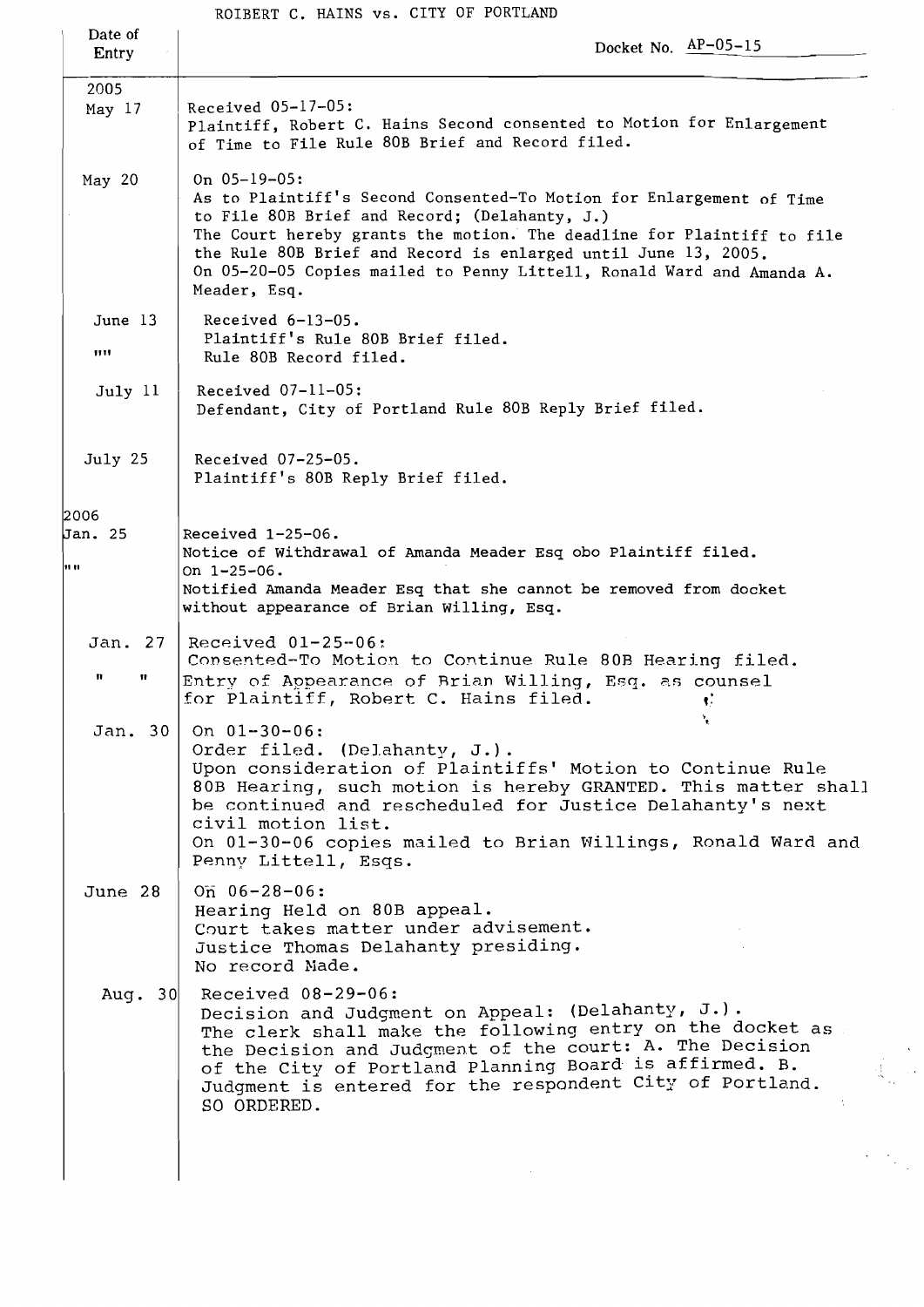#### **ROIBERT C. HAlNS vs. CITY OF PORTLAND**

| Date of<br>Entry | Docket No. $\frac{AP-05-15}{P}$                                                                                                                                                                               |
|------------------|---------------------------------------------------------------------------------------------------------------------------------------------------------------------------------------------------------------|
| 2006<br>Aug. 30  | continued from previous page<br>On 08-30-06 copies mailed to Brian Williams, Esq. and<br>Penny Littell, Esq. Ms. Deborah Firestone, Goss Mimeograph<br>The Donald Garbrecht Law Library and Loislaw.com, Inc. |
|                  |                                                                                                                                                                                                               |
|                  |                                                                                                                                                                                                               |
|                  |                                                                                                                                                                                                               |
|                  |                                                                                                                                                                                                               |
|                  |                                                                                                                                                                                                               |
|                  |                                                                                                                                                                                                               |
|                  | ¢                                                                                                                                                                                                             |
|                  |                                                                                                                                                                                                               |
|                  |                                                                                                                                                                                                               |
|                  |                                                                                                                                                                                                               |
|                  |                                                                                                                                                                                                               |
|                  |                                                                                                                                                                                                               |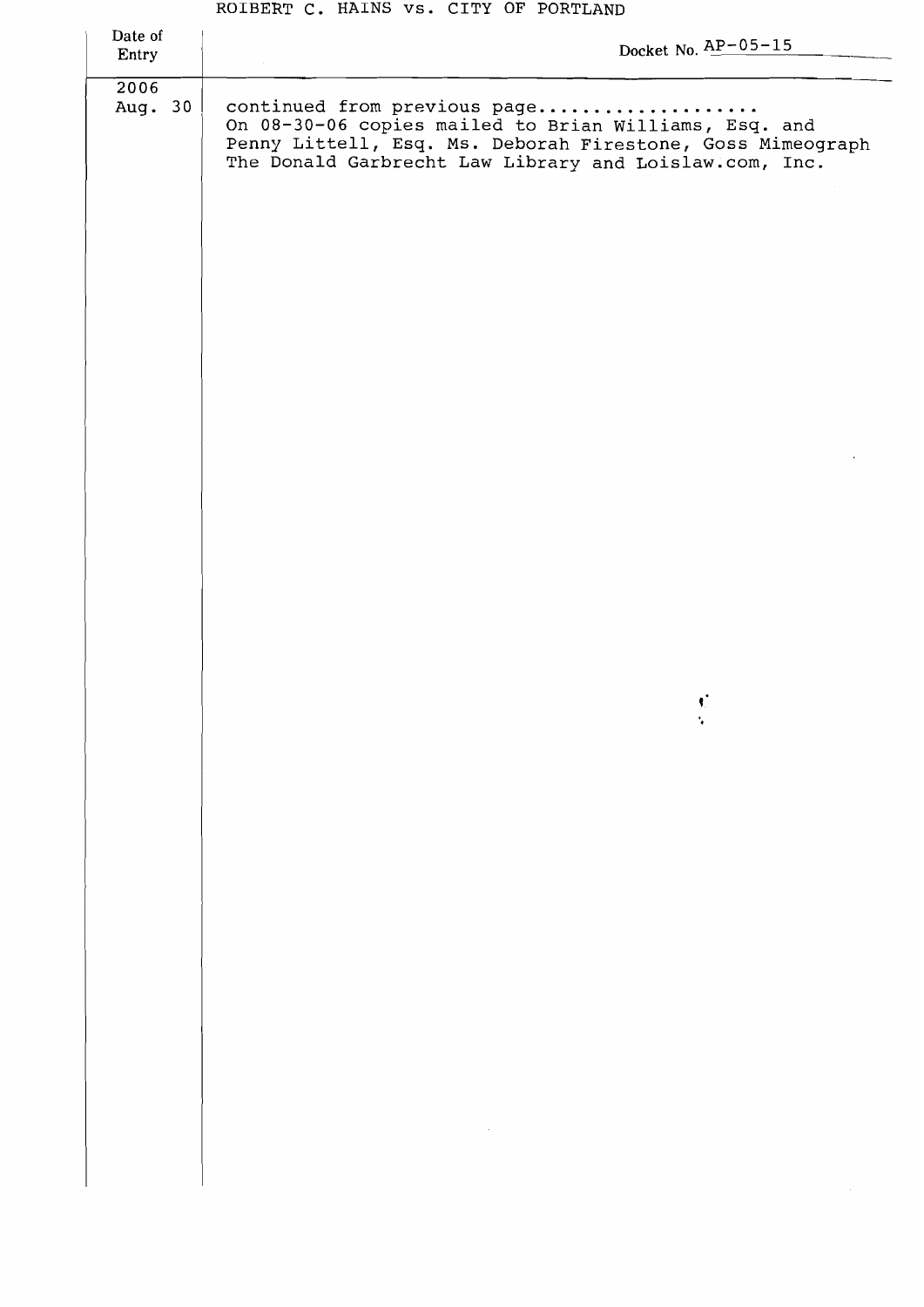STATE OF MAINE Cumberland, ss

SUPERIOR COURT Civil Action Dockey No. AP-05-015<br> $T E D - [J J J - 7 \div 1.2$  $\begin{array}{ll} 105 & \mathrm{d}^3 & \mathrm{d}^3 & \mathrm{d}^3 & \mathrm{d}^3 & \mathrm{d}^3 & \mathrm{d}^3 \\ 105 & \mathrm{d}^3 & \mathrm{d}^3 & \mathrm{d}^3 & \mathrm{d}^3 & \mathrm{d}^3 & \mathrm{d}^3 \end{array}$ 

ROBERT C. HAINS, Appellant / Plaintiff

 $V_{\bullet}$ 

**ORDER** 

CITY OF PORTLAND,.

Defendants

The Decision and Judgment in this matter, dated August 28,2006 is withdrawn

and vacated. The Decision and Judgment dated September 15, 2006, filed

simultaneously with this Order is substituted therefore.

SO ORDERED.

Dated: September 15,2006

Thomas E. Delahanty II Justice, Superior Court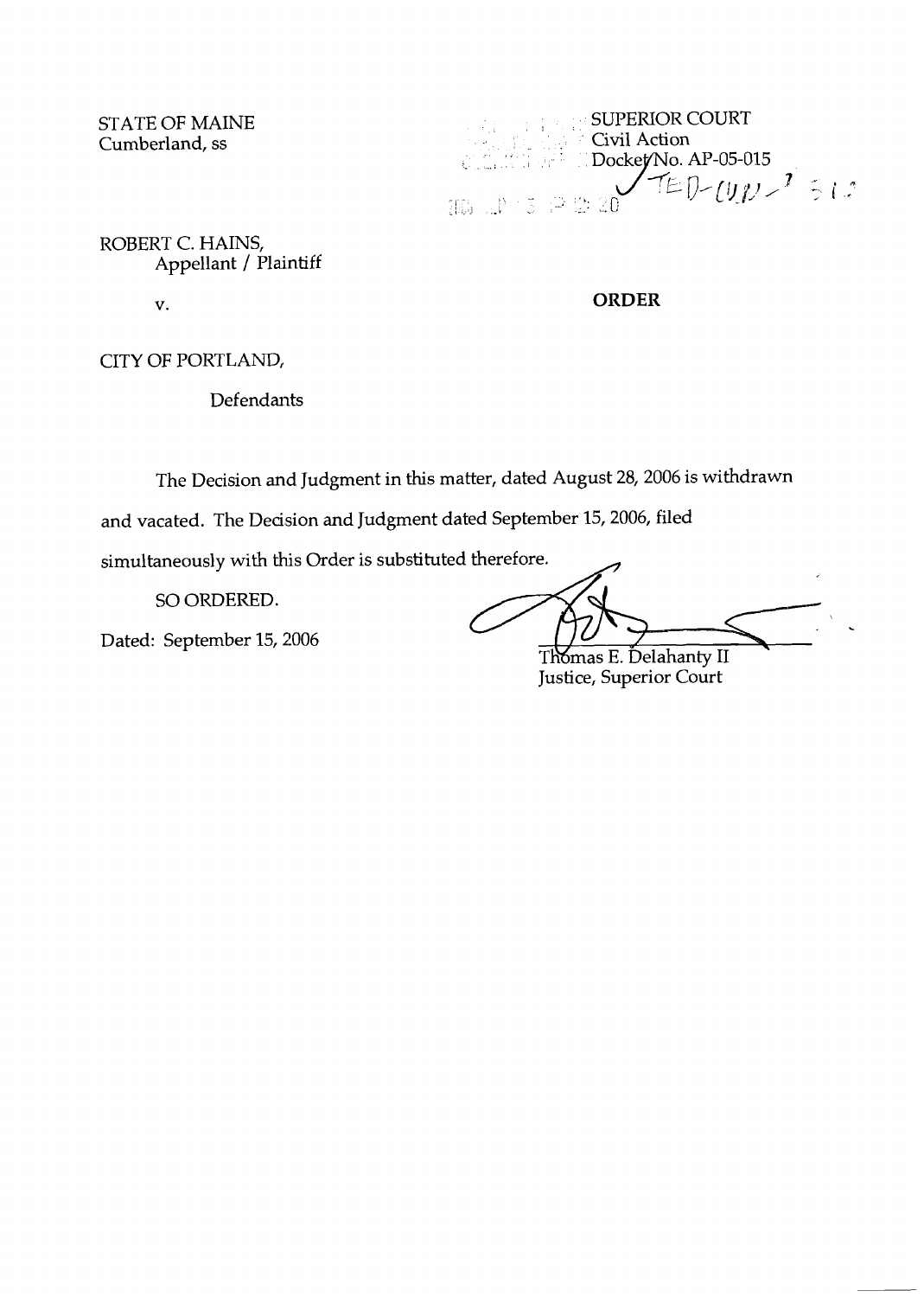STATE OF MAINE Cumberland, ss

 $\mathcal{A}_\text{eff}$  and  $\mathcal{A}_\text{eff}$  and



ROBERT C. HAINS, Appellant / Plaintiff

 $\mathbf{v}$ .

**DECISION AND JUDGMENT ON APPEAL**  (M.R.Civ.P. 80B)

CITY OF PORTLAND,

## Defendants

# **I. NATURE OF ACTION**

Petitioner, Robert Hains appeals a decision by the City of Portland Planning Board denying his application for minor site plan review

## **11. FACTS**

Petitioner Robert Hains owns 19 lots of undeveloped land fronting Murray Street, an improved city-accepted public way in Portland. Hains owns an additional 4 lots of undeveloped "back land" fronting Rosedale and Dudley Streets; both Rosedale and Dudley Streets are undeveloped, non-vacated, legally platted paper streets located immediately south of Murray Street.<sup>1</sup> The petitioner intends to acquire more lots contained in the back land, apparently to facilitate a future building development plan.

<sup>&#</sup>x27; There seems to be some discrepancies whether the City vacated Dudley and Rosedale Streets. The staff report to the planning board indicates that Dudley road is non-vacated, whereas at least one s*urvey* map shows Dudley Street as vacated. R. at 78,98. Furthermore, a City of Portland street vacation list, dated September **3,** 1997, states that the two streets continue, R, at 56, whereas civil engineers **hired** by the petitioner claim the City vacated Dudley and Rosedale Streets. R. at 65-66, 68. Finally, the Planning and Development Director for the City of Portland informed the Maine Department of Environmental Protection that "contrary to the assertion of [Hains], the pertinent portion of Rosedale Street. . . has not been vacated and the City retains its right of incipient dedication in that street."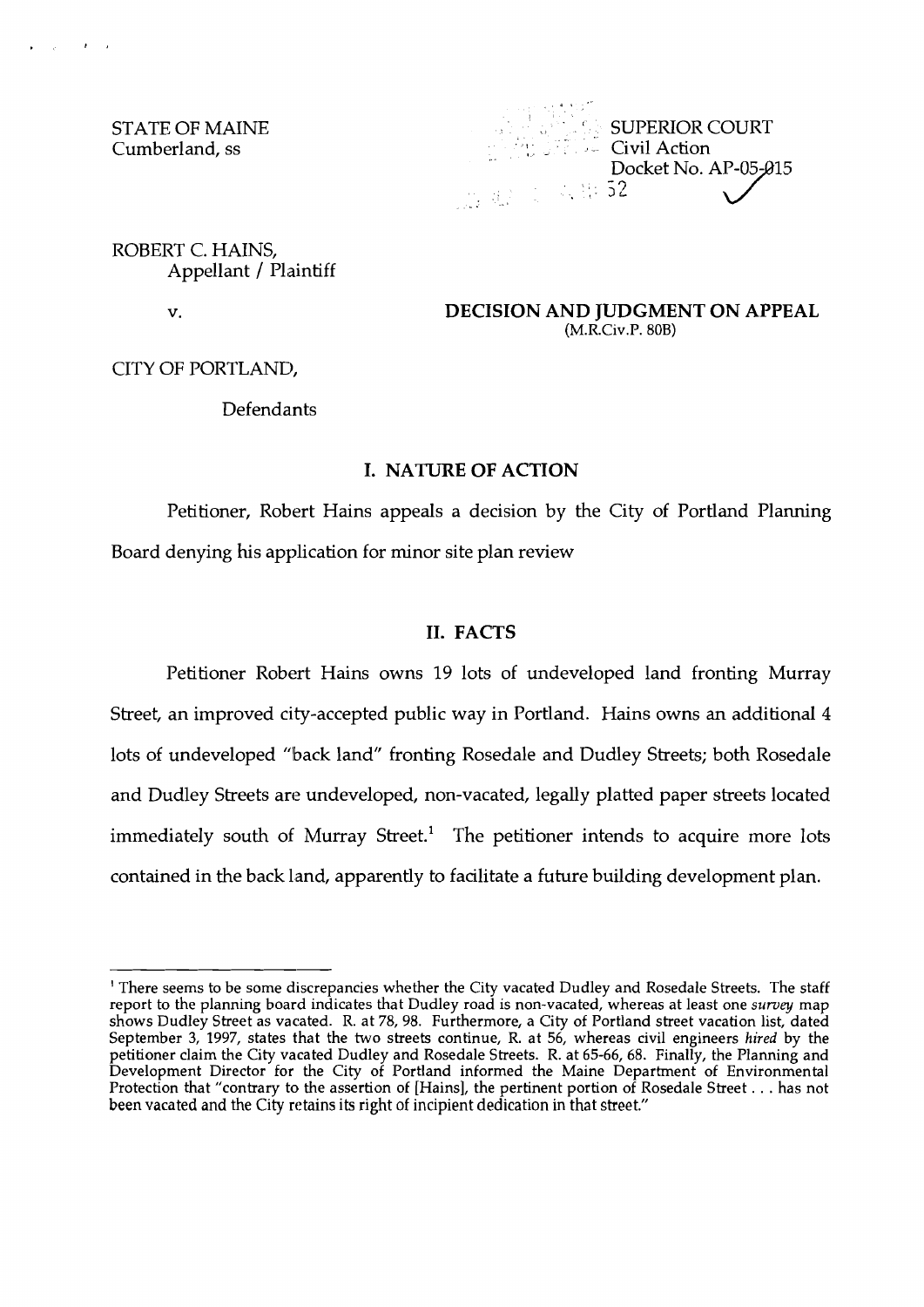On March 26, 2004, the petitioner submitted a minor site plan application to the City of Portland Planning Department for review and approval of a  $24^2$  wide driveway to provide access to his Rosedale and Dudley Street properties via the Murray Street property. The petitioner submitted the application because the project requires filling within a stream protection zone and general alteration of Fall Brook, a drainage course or swale. Before Hains could file his minor site application, however, the Maine Department of Environmental Protection ("DEP") had to approve filling the wetland to construct the driveway. Following two requests from the DEP about the purpose of the driveway, petitioner submitted a plan showing a driveway servicing three housing units. In addition, during the DEP application process, the petitioner represented that although he "has not formally proposed a development program to the City of Portland[,] it is his intent to do so upon receipt of the DEP  $\ldots$  approval." The DEP granted the petitioner's application.

 $\mathbf{A}=\mathbf{A}$ 

 $\sim 10^{-10}$ 

After receiving the DEP permit, the petitioner filed his minor site application, as previously indicated. On April 20,2004, a planner in the City of Portland Planning and Development Department ("the staff") issued the petitioner an incompleteness letter regarding Hains' March 20,2004 minor site application. In response, Hains submitted a general project narrative and an additional plan sheet encompassing the entire site. The project narrative indicated that, among other things, the only other way the petitioner could access the property would be to construct a street, costing approximately \$250,000.00. The petitioner also declined to provide his development intentions, merely stating that if further development were to occur, he would return to the Planning Department.

Petitioner's plan started out as a 22' wide driveway, but after working with the city in an attempt to be granted the requisite permit, the petitioner increased the size.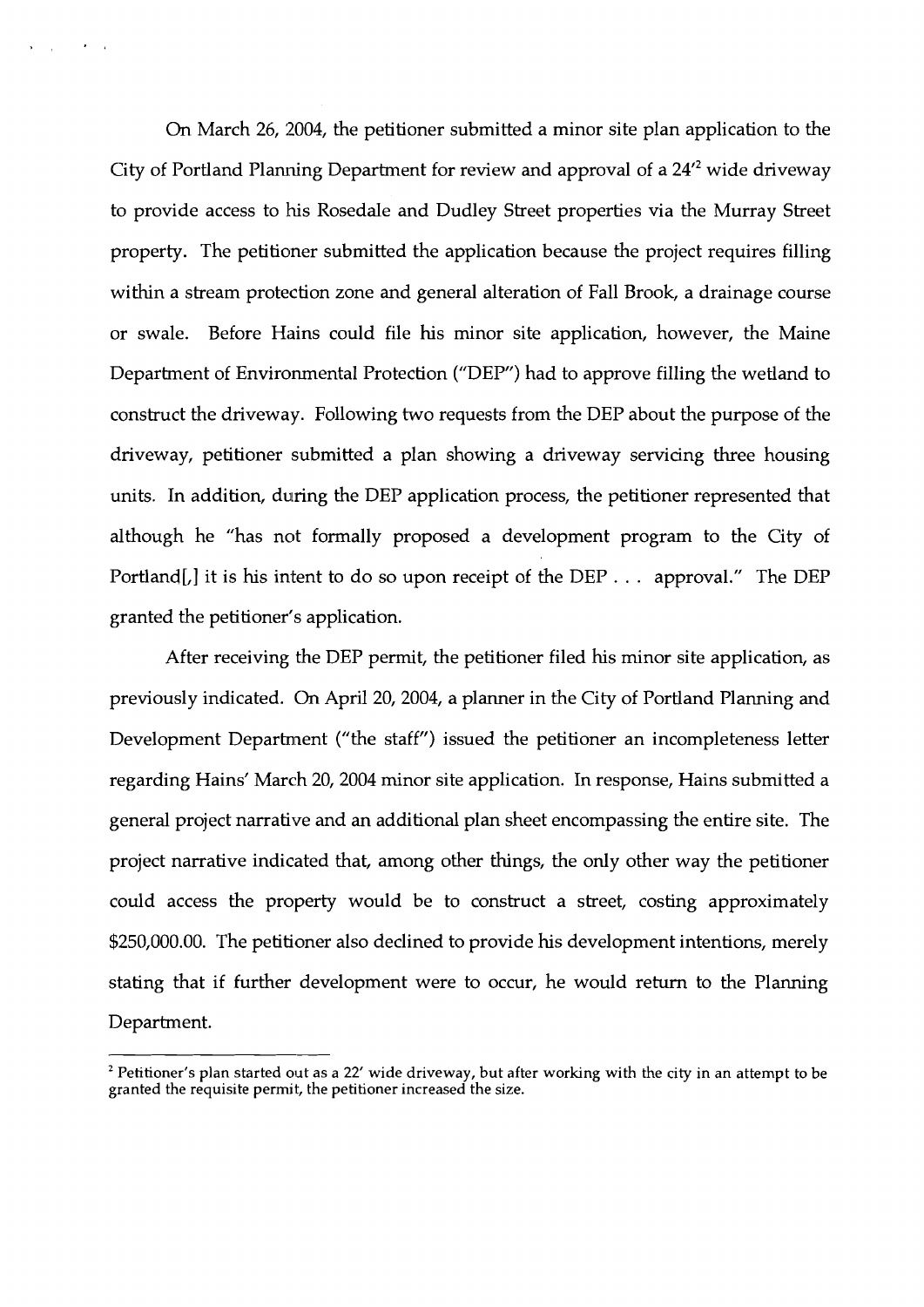Although the additional materials Hains submitted did not complete his application, the information provided the staff with enough information to evaluate his application. On July 1, 2004, the staff denied the petitioner's minor site application based on inconsistency with the Site Plan ordinance and the City's Technical Design Guidelines. According to the Technical Standards, a driveway serving one or two family residences is limited to a maximum width of 20 feet. **A** driveway serving multiunit project has a minimum width of 20 feet if one-way or 24 feet if allowing two-way traffic. Furthermore, the staff found that Hains could access his property over unbuilt paper streets; that the adequacy of the driveway design could not be determined because the driveway is intended to serve an unspecified residential development; and that the application is inconsistent with standards for development adjacent to wetlands because it does not propose a one hundred foot buffer strip between the access drive and nearby Fall Brook.

The petitioner appealed the staff's decision to the Planning Board. The Planning Board held its public hearing on Hains' application.<sup>3</sup> After reviewing the record de novo, the Planning Board voted 2-4 to deny the application. The Planning Board sent the petitioner a letter indicating that it denied the application because it found the project "noncompliant with sections III(2) and  $XI(3)(C)(a)$  of the City's Technical and Design Standards and the site plan standards of City Code *5* 14-526. The petitioner filed his timely appeal to the Superior Court.

#### 111. DISCUSSION

## *A. Standard of* **Review**

Between the staff's denial and the Planning Board's hearing, Hains revised his site plan to comply with the Planning Board report provided to the petitioner and the Planning Board in advance of the hearing. Staff submitted the Planning Board report on October 22,2004; Hains provided the staff with his revised site plan on January 18, 2005. Hains complains about the extra time and expense the additional work cost **hm,** but this is not the proper criteria for a decision by the Board or the court.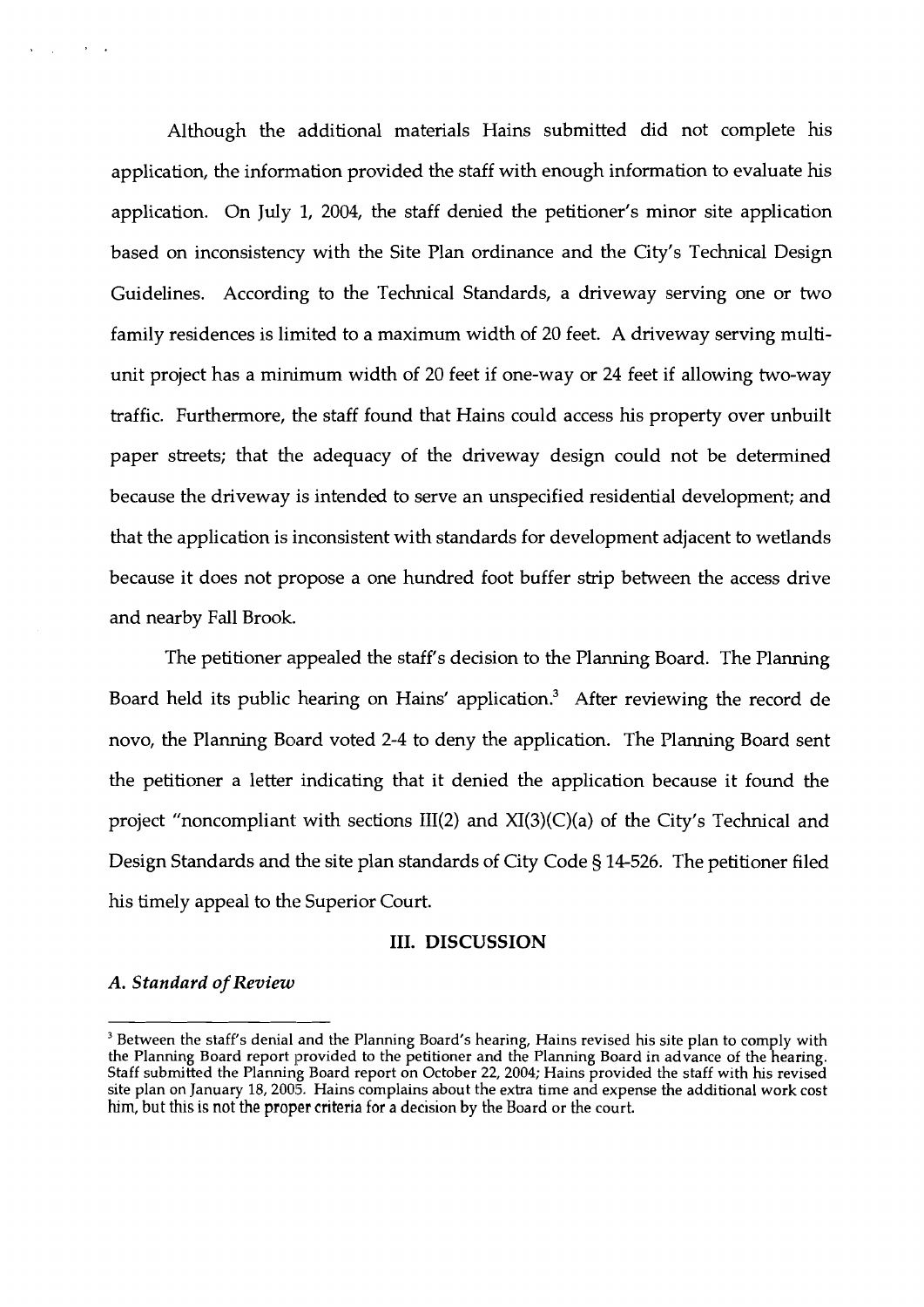When a Planning Board "acts as the tribunal of original jurisdiction as both fact finder and decision nnaker, [the court] review[s] its decision directly for errors of law, abuse of discretion, or findings not supported by substantial evidence in the record." Brackett v. Town of Rangeley, 2003 ME 109, ¶ 15, 831 A.2d 422, 427. In reviewing the Planning Board's decision, this court "is not free to make findings of fact independently of those found by the municipal zoning authority. It may not substitute its judgment for that of the municipal body." Mack v. Municipal Officers of Cape Elizabeth, 463 A.2d 717, 719-20 (Me. 1983). See also Gensheimer v. Town of Phippsburg, 2005 ME 22,  $\P$  17, 868 A.2d 161, 166. Finally, in a Rule 80B action, the burden of persuasion rests with the party seeking to overturn the local decision. Mack, 463 A.2d at 720.

## B. *Technical Standards*

 $\sim$ 

Technical Standard III(2) contains subsections (A), which deals with multi-family (3 or more units) driveway design and subsection (B) which addresses single and twofamily driveway design. Technical Standard  $III(2)(A)(b)$  requires a minimum driveway width for a two-way driveway to be 24' wide. When the petitioner increased the size of the driveway in response to the Planning Board's Report, he did so to comply with  $III(2)(A)(b)$  R. at 262. Hains applied, however, for a driveway to service no more than two units and maintains that the driveway will service no more than two homes. If this is true, then Hains' 24' wide driveway violates Standard  $III(2)(B)(a)$  because that subsection limits the driveway width to 20'. It is wholly unclear upon which subsection of the Standard the Planning Board relied. The deliberations do not resolve this problem, either. As a result, the court cannot rely on the Planning Board's conclusion that the application violated Technical Standard  $III(2)$  because it is unclear how the Planning Board classified the driveway.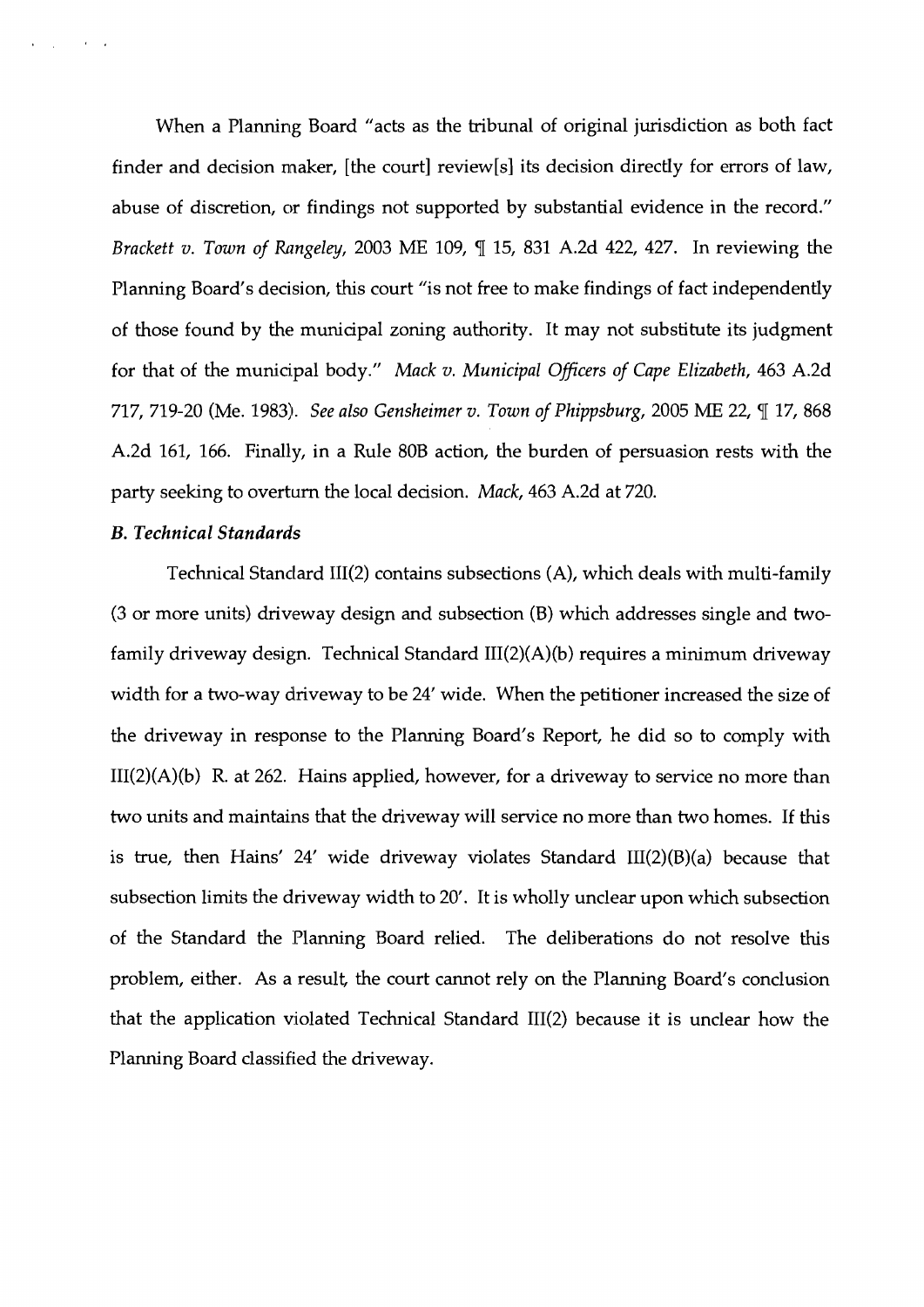Technical Standard XI applies to "all projects which may impact wetlands [that] are classified as a river, stream or brook . . ." (emphasis added). There is no question that the petitioner's driveway, whether it services a single- or multi-unit project impacts a classified brook, Fall Brook. As such, Technical Standard XI(3)(C)(A) provides:

 $\mathbf{r} = \mathbf{r}_1 \mathbf{r}_2$ 

 $\mathcal{A}=\mathcal{A}$ 

For developments located adjacent to perennial streams, a minimum one hundred (100) foot buffer strip on either side of the stream should be maintained. For intermittent streams, the buffer strip may be reduced to twenty-five (25) feet.

The buffer proposed by the petitioner fills to within 25' of Fall Brook, indicating an intermittent stream. Nonetheless, substantial evidence in the record supports the Planning Board's determination that Fall Brook constitutes a perennial stream. The record indicates that the Army Corp of Engineers classifies Fall Brook as a perennial stream as does the United States Geological Survey. R. at 105, 187. Additionally, the DEP lists the stream as perennial. R. at 187, 442.

The petitioner, however, argues that the three agencies incorrectly classify Fall Brook as perennial because *his* engineers classify it as intermittent. This argument is unpersuasive. Hains hired *his* engineers to support *his* application, and as a result, cannot be relied upon as a final authority on the matter. The court is not required to accept or give more weight to privately retained specialists *vis-a-vis* the determination of several separate and distinct agencies. That is an assessment solely within the province of the Board unless their decision is deemed clearly erroneous. Furthermore, the petitioner argues that the DEP approved filling within the 100-foot buffer, demonstrating that the DEP does not consider the stream perennial. Hains' argument ignores that the City of Portland developed the 100-foot buffer standard and in cases where State and Local rule conflict "the more stringent rules will apply." R. at 352.